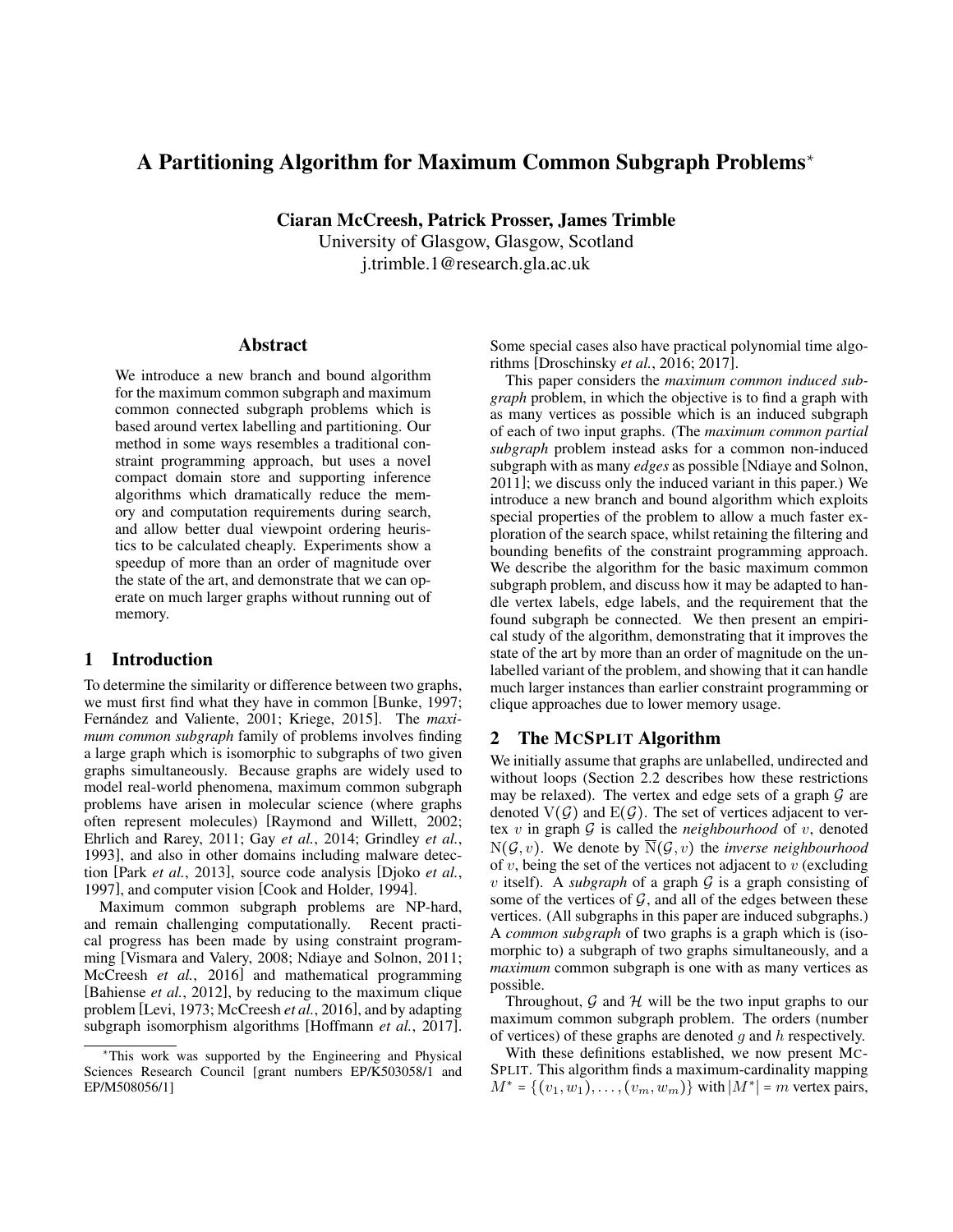

Figure 1: Example graphs  $\mathcal G$  and  $\mathcal H$ .

where the  $v_i$  are distinct vertices from  $V(\mathcal{G})$  and the  $w_i$  are distinct vertices from  $V(\mathcal{H})$ , such that  $v_i$  and  $v_j$  are adjacent in G if and only if  $w_i$  and  $w_j$  are adjacent in H. Given such a mapping, the subgraph of G induced by  $\{v_1, \ldots, v_m\}$  and the subgraph of H induced by  $\{w_1, \ldots, w_m\}$  are isomorphic and correspond to a maximum common subgraph.

Walkthrough Before discussing the algorithm in detail, we illustrate the main concepts using the graphs  $G$  and  $H$  in Figure 1. These graphs have a maximum common subgraph with four vertices; one example is the mapping  $\{1a, 2f, 3d, 5b\}$ where vertex 1 is assigned to vertex  $a$ , 2 is assigned to  $f$ , 3 to  $d$  and  $5$  to  $b$ .

The algorithm builds up a mapping  $M$  using a depth-first search, starting with the empty mapping  $\varnothing$  and adding a  $(v_i, w_i)$  pair or choosing to leave a vertex in  $V(G)$  unmatched at each level of the search tree. Select a vertex in  $V(G)$  as the first vertex to be mapped; in our example we will arbitrarily choose vertex 1. Each of the vertices in  $V(\mathcal{H})$  to which vertex 1 may be mapped will be tried in turn, and finally the possibility where vertex 1 remains unmatched will be tried.

We begin by mapping vertex 1 to vertex  $a$ , giving  $M =$  $\{1a\}$ . Now label each unmatched vertex in  $V(G)$  according to whether it is adjacent to vertex 1, and label each unmatched vertex in  $V(\mathcal{H})$  according to whether it is adjacent to vertex  $a$ , as shown in Figure 2(a). Adjacent vertices have label 1; non-adjacent vertices have label 0. We can extend  $M$  with a mapping vw, with  $v \in V(G)$  and  $w \in V(H)$ , if and only if v and  $w$  have the same label. This property, that two vertices may be mapped together if and only if they share a label, is the algorithm's main invariant.

Next, extend the mapping by pairing a vertex in  $G$  with a vertex in  $H$  of the same label; we will choose to map vertex 2 to vertex d, giving  $M = \{1a, 2d\}$  (Figure 2(b)). Each unmapped vertex  $v \in V(G)$  is labelled with a two-character bit string, indicating its adjacency to each of the two mapped vertices in  $V(G)$  (vertices 1 and 2). For example, vertex 3 is labelled 01, indicating that it is not adjacent to vertex 1 but is adjacent to vertex 2. Labels are given to unmapped vertices in  $V(H)$  in a similar fashion, showing adjacency to matched vertices a and d. Our invariant is maintained: we can extend M by a vertex pairing if and only if the two vertices have the same label.

The algorithm backtracks when the incumbent (the largest mapping found so far) is at least as large as a calculated bound given  $M$  and the current labelling. To demonstrate how this bound is calculated, we consider the situation one level deeper in the search tree shown in Figure 2(c).

Three vertex labels are used: 100, 101, and 111. The first two of these only appear in one graph, and therefore there is

(a) After mapping 1 to  $a$ 

| Mapping  | Labelling of $\mathcal G$ |       |               | Labelling of $H$ |  |
|----------|---------------------------|-------|---------------|------------------|--|
| $\{1a\}$ | Vertex                    | Label | Vertex        | Label            |  |
|          |                           |       |               |                  |  |
|          | 3                         |       | $\mathfrak c$ |                  |  |
|          |                           |       | d.            |                  |  |
|          | 5                         |       | e             |                  |  |
|          |                           |       |               |                  |  |

#### (b) After mapping 2 to  $d$

| Mapping     | Labelling of $\mathcal G$ |       |               | Labelling of $H$ |  |
|-------------|---------------------------|-------|---------------|------------------|--|
| $\{1a,2d\}$ | Vertex                    | Label | Vertex        | Label            |  |
|             | 3                         | 01    |               | 11               |  |
|             | 4                         | 10    | $\mathfrak c$ | 11               |  |
|             | 5                         | 11    | e             | 10               |  |
|             |                           |       |               | 01               |  |

(c) After mapping 3 to  $f$ 

| Mapping          | Labelling of $\mathcal G$ |       | Labelling of $H$ |       |  |
|------------------|---------------------------|-------|------------------|-------|--|
| $\{1a, 2d, 3f\}$ | Vertex                    | Label | Vertex           | Label |  |
|                  | 4                         | 100   |                  | 111   |  |
|                  | 5                         | 111   | $\mathfrak{c}$   | 111   |  |
|                  |                           |       | $\epsilon$       | 101   |  |

Figure 2: Mapping M and vertex labels during search on example graphs  $G$  and  $H$  from Figure 1. Labels represent adjacencies; for example, the label 101 on vertex  $e$  in the final table signifies that  $e$ is adjacent to the first and third mapped vertices of  $H(a \text{ and } f)$  but not adjacent to the second mapped vertex (d).

no way to add a pair of vertices with label 100 or 101 to the mapping. The final label, 111, appears once in  $G$  and twice in  $H$ , and therefore at most one pair with this label can be added to M. Thus, the upper bound on mapping size is  $|M| + 1 = 4$ . The general formula for the upper bound is

$$
bound = |M| + \sum_{l \in L} \min\left(|\{v \in V(\mathcal{G}): \text{label}(v) = l\}|, \left|\{v \in V(\mathcal{H}): \text{label}(v) = l\}|\right|\right),\
$$

where  $L$  is the set of labels used in both graphs.

**Label classes** We require only  $O(g + h)$  space per level of the search tree to store labelling information. This is done by storing a *label class* as a pair  $\langle G, H \rangle$  for each label *l* that is used, where G is the set of vertices in  $V(G)$  labelled l, and H is the set of vertices in  $V(\mathcal{H})$  labelled l. Since there are  $q+h$  vertices in the two graphs, at most  $q+h$  label classes can exist at once, and there are at most  $q + h$  vertices in the union of all of the  $G$  and  $H$  sets. Furthermore, we do not actually need to store the bits making up a label—we care only that like-labelled vertices are kept together, and the label itself is not used. Nor do we need to store any label class which is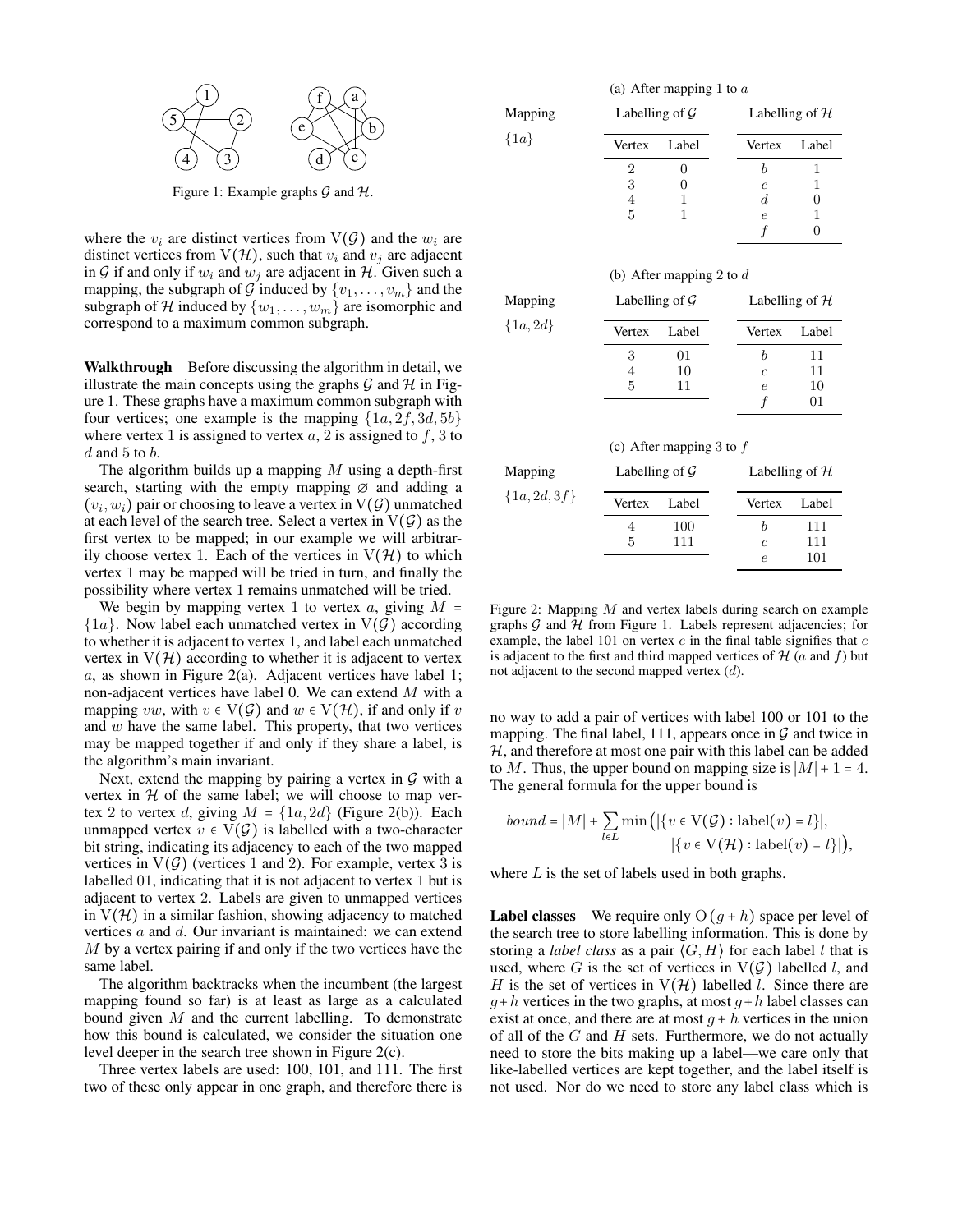Algorithm 1: Finding a maximum common subgraph.

```
1 Search(future, M)2 begin
\mathbf{3} | if |M| > |incumbent| then incumbent \leftarrow M4 \downarrow bound ← |M| + \sum_{(G,H)\in future} \min(|G|, |H|)5 if bound ≤ ∣incumbent∣ then return
6 \langle G, H \rangle \leftarrow SelectLabelClass(future)
7 v \leftarrow SelectVertex(G)\mathbf{s} for w \in H do
              future' \leftarrow \emptyset10 for \langle G', H' \rangle \in future do
11 \mid \cdot \cdot \cdot | G'' \leftarrow G' \cap N(G, v) \setminus \{v\}12 \vert \vert \vert H'' \leftarrow H' \cap N(H, w) \setminus \{w\}13 if G'' \neq \emptyset and H'' \neq \emptyset then
14 \vert \vert \vert future' ← future' \cup \{ \langle G'', H'' \rangle \}15 \vert G'' \leftarrow G' \cap \overline{\mathcal{N}}(\mathcal{G}, v) \setminus \{v\}16 H'' \leftarrow H' \cap \overline{\mathcal{N}}(\mathcal{H}, w) \setminus \{w\}17 if G'' \neq \emptyset and H'' \neq \emptyset then
18 \vert \vert \vert \vert future' ← future' \cup {\langle G'', H'' \rangle}
19 Search(fature', M \cup \{(v, w)\})20 G' \leftarrow G \setminus \{v\}21 \vert future ← future \setminus \{ \langle G, H \rangle \}22 if G' \neq \emptyset then future \leftarrow future \cup \{\langle G', H \rangle\}23 Search(future, M)24 McSplit(\mathcal{G},\mathcal{H})25 begin
26 global incumbent \leftarrow \varnothing
```
27 Search $({\{V(\mathcal{G}), V(\mathcal{H})\}}, \varnothing)$ 28 return *incumbent* 

present only in one graph but not the other (or which is not present at all). Together, these facts allow us to store all the necessary information in three arrays. The first stores a permutation of  $V(G)$  in which like-labelled vertices appear consecutively. The second array, similarly, stores a permutation of  $V(H)$  with like-labelled vertices together. The third array contains a record for each label class  $\langle G, H \rangle$ . Each record contains start and end pointers to the portion of the first array that contains G, and start and end pointers to the portion of the second array that contains  $H$ . This representation has similarities to data structures used in partition backtracking for graph isomorphism [López-Presa and Anta, 2009; McKay and Piperno, 2014] and the Bron and Kerbosch [1973] clique enumeration algorithm.

Algorithm 1 in detail The recursive procedure, Search, has two parameters. The parameter *future* is a list of label classes, each represented as a  $\langle G, H \rangle$  pair as described above. The parameter  $M$  is the current mapping of vertices. On each call to Search, the invariant holds that a  $(v, w)$  pair may be added to  $M$  if and only if  $v$  and  $w$  belong to the same label class in future.

Line 3 stores the current mapping  $M$  if it is large enough to unseat the incumbent. Lines 4 and 5 prune the search when a calculated upper bound is not larger than the incumbent.

The remainder of the procedure performs the search. A label class  $\langle G, H \rangle$  is selected from *future* using some heuristic (line 6); from this label class, a vertex  $v$  is selected from  $G$ (line 7). We now iterate over all vertices  $w$  in  $H$ , exploring the consequences of adding  $(v, w)$  to M (lines 8 to 19). A new set of label-classes,  $future'$ , is created (line 9); this will be the labelling that results from adding  $(v, w)$  to our mapping. Every label-class in future can now be split (lines 10 to 18) into two new classes. The first of these classes (lines 11 to 14) contains vertices in  $G$  adjacent to  $v$  and vertices in  $H$ adjacent to  $w$ . This is added to  $future'$  if both sets contain at least one vertex. This is then repeated symmetrically for nonadjacency (lines 15 to 18). A recursive call is made (line 19), on return from which we remove the mapping  $(v, w)$ . Having explored all possible mappings of  $v$  with vertices in  $H$ we now consider what happens if  $v$  is not matched (lines 20 to 23).

We start our search at the function McSplit (line 24), with graphs  $G$  and  $H$  as inputs. This function returns a mapping of maximum cardinality. In line 27 the initial call is made to Search; at this point we have a single label-class containing all vertices, and the mapping M is empty.

## 2.1 Heuristics

Small scale experiments (not presented here) were performed to identify suitable heuristics for the SelectLabelClass and SelectVertex functions. Our SelectLabelClass function chooses a label class with the smallest max $(|G|, |H|)$ , breaking ties by selecting a class containing a vertex in  $G$  with the largest degree. From the selected class, SelectVertex chooses a vertex in  $G$ with maximum degree. We further discuss the effectiveness of our SelectLabelClass function in Section 4.

## 2.2 Extensions

Maximum common subgraph problems come in many variants. Often vertices or edges have labels (for example, denoting the kind of atom or bond they represent in a molecule [Ehrlich and Rarey, 2011]), and the induced subgraphs of the two input graphs are required to have identical labels. Directed edges are used in an application to systems of biochemical reactions [Gay *et al.*, 2014]. We now outline how to adapt Algorithm 1 to handle these cases.

Vertex labels and loops If vertices in the input graphs have labels (as distinct from the bit-string labels described in Section 2), replace  $\langle V(\mathcal{G}), V(\mathcal{H}) \rangle$  in line 27 with a set of label classes, one for each label that appears on at least one vertex of both  $\mathcal G$  and  $\mathcal H$ . If some vertices have loops, we create two label classes for each input label: one class containing vertices with loops, and the other containing vertices without loops.

Directed graphs without edge labels Before running the algorithm, we create two-dimensional arrays  $A_G$  and  $A_H$  representing adjacencies in  $G$  and  $H$  respectively. These store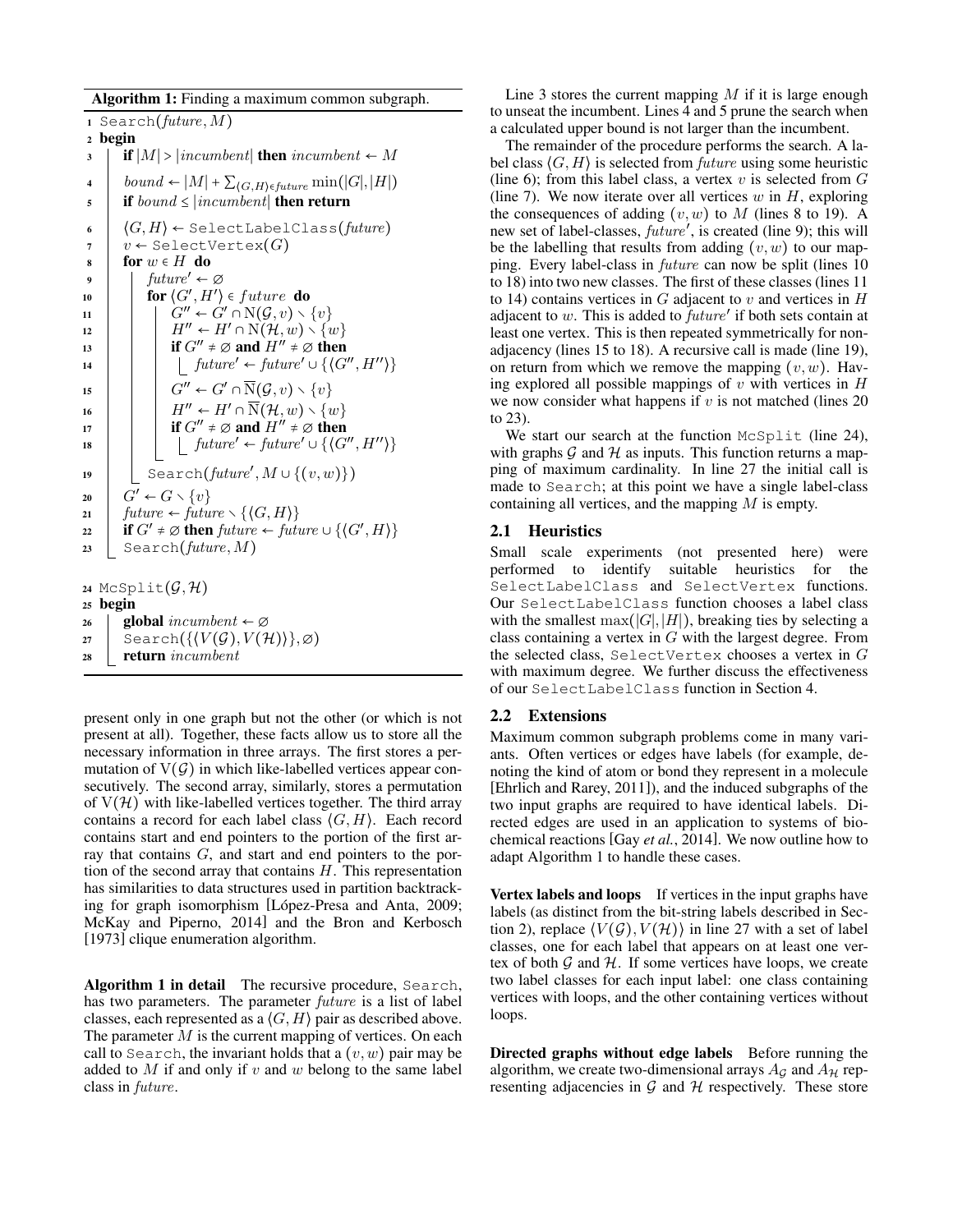Algorithm 2: Replacement for lines 11 to 18 of Algorithm 1 to handle directed and edge-labelled cases.

1 for  $l \in L$  do 2  $G'' \leftarrow \{u \in G' : u \neq v \land Ag[v][u] = l\}$  $\begin{array}{c} \mathbf{3} \end{array} \begin{array}{c} H'' \leftarrow \{u \in H': u \neq w \wedge A_{\mathcal{H}}[w][u] = l\} \end{array}$ 4 if  $G'' \neq \emptyset$  and  $H'' \neq \emptyset$  then  $\begin{array}{c|c} \text{5} & | & | & future' \leftarrow future' \cup \{\langle G'', H'' \rangle\} \end{array}$ 

the same information as the graphs' adjacency matrices, but allow us to determine in a single memory access which of the two possible edges exist between a pair of vertices. We now describe the entries of  $A_G$ . For each vertex pair  $(t, u)$  in  $\mathcal{G}$ ,  $A_G[t][u]$  takes the value 0 if t and u are not adjacent, 1 if the two vertices share a single edge in the direction  $t \to u$ , 2 if they share a single edge in the direction  $u \rightarrow t$ , and 3 if there are edges in both directions. Where lines 11 to 18 of the basic algorithm split the label class  $\langle G', H' \rangle$  in two, we now perform a four-way split where each vertex is classified according to the label on its array entry indexed by  $v$  and  $w$ . This is shown in Algorithm 2, where  $L = \{0, 1, 2, 3\}.$ 

**Undirected with edge labels** Each entry of  $A<sub>G</sub>$  or  $A<sub>H</sub>$  contains an edge label, or a null entry 0 indicating that no edge is present. We use Algorithm 2, by letting  $L$  be the union of {0} with the set of all labels that appear in the input graphs. Since there may be up to  $g + h$  distinct labels, the loop in Algorithm 2 may execute up to  $g + h$  times, resulting in  $O((g+h)^2)$  time complexity per search node. To achieve  $O((g+h) \log(g+h))$  time complexity per search node, we can modify the algorithms to use sorting rather than explicitly looping over all label classes, as follows. First, run lines 17-19 of Algorithm 1 to create a new label-class of vertices that are not adjacent to  $v$  or  $w$ , and remove these vertices from  $\langle G', H' \rangle$ . Next, sort G' and H' in ascending order of the label on the edge from  $v$  or  $w$  to each vertex. We can then create the label classes corresponding to each edge label by simultaneously traversing  $G'$  and  $H'$  from left to right, in a manner that resembles the merging step of merge sort.

Directed with edge labels This case is similar to its undirected counterpart, except that each element  $A_{\mathcal{G}}[u][v]$  or  $A_{\mathcal{H}}[u][v]$  is a pair  $(l_1,l_2)$ , where  $l_1$  is the label on the edge  $u \rightarrow v$  (or 0 if no edge exists) and  $l_2$  is the label on the reverse edge.

Maximum common *connected* subgraph In chemistry applications, it is sometimes desirable to require the common subgraph be connected [Ehrlich and Rarey, 2011]. We consider only undirected graphs. We may modify MCSPLIT by permitting branching only on a vertex  $v$  that has at least one non-zero element in its bit-string label, following the scheme described by Vismara and Valery [2008]. We can represent this information compactly, and without increasing time complexity at each search node, by storing an extra bit with each label class. This bit takes the value 1 if and only if the vertices in the class are adjacent to at least one vertex in M.

## 3 Experimental Evaluation

Experiments were performed on machines with dual Intel Xeon E5-2640 v2 CPUs and 64GBytes RAM. Our algorithm was implemented<sup>1</sup> in C++ and compiled using  $g++$  5.3.0. We compare against the best constraint programming implementations of Ndiaye and Solnon [2011] and McCreesh *et al.* [2016] (CP-FC in the unlabelled cases, and CP-MAC in the labelled cases, using both branching and filtering for connected subgraphs), the clique encodings of McCreesh *et al.* [2016], and the  $k\downarrow$  algorithm of Hoffmann *et al.* [2017] (which only supports unlabelled, undirected, unconnected instances). Each of these comparator programs is an optimised, dedicated implementation and does not use a general-purpose constraint programming toolkit. We used the original authors' code in each case.

Our first set of experiments uses a database of randomlygenerated maximum common subgraph instances [Santo *et al.*, 2003; Conte *et al.*, 2007]. For unlabelled instances, we selected the first ten instances from each family whose members have no more than 50 vertices, for a total of 4,100 instances. For labelled instances, we selected the first ten instances from every family, for a total of 8,140 instances with up to 100 vertices; like McCreesh *et al.* [2016], we use the labelling scheme in which the number of distinct vertex labels and the number of distinct edge labels is approximately equal to 33 percent of the number of vertices in each graph.

**Unlabelled, undirected** Figure  $3(a)$  shows a plot of cumulative number of instances solved against runtime. We may compare the speed of two algorithms using the horizontal distance between their curves. For example, we could solve 2,000 of the 4,110 unlabelled undirected instances using the MCSPLIT algorithm if a time limit of 0.5 seconds per instance were imposed. Its nearest competitor, CP-FC, would require a time limit of over 24 seconds per instance to solve the same number of instances. For any given number of instances, MC-SPLIT is comfortably more than an order of magnitude faster than its nearest competitor. Moreover, MCSPLIT is the fastest algorithm on 87% of the 3,506 instances that could be solved by at least one of the four algorithms in less than than 1,000 seconds.

Vertex and edge labels, directed Cumulative runtimes for this class of instances are in Figure 3(b). Again, MCSPLIT is over an order of magnitude faster than the best existing CP algorithm, which is CP-MAC in this case. Matching the conclusions of McCreesh *et al.* [2016], we see that the clique encoding outperforms the other algorithms—including MC-SPLIT—on these labelled instances, except in the very easy region of instances that can be solved in well under 100 ms.

<sup>1</sup> Source code, instances, experimental scripts and raw results are available at https://github.com/jamestrimble/ijcai2017-partitioningcommon-subgraph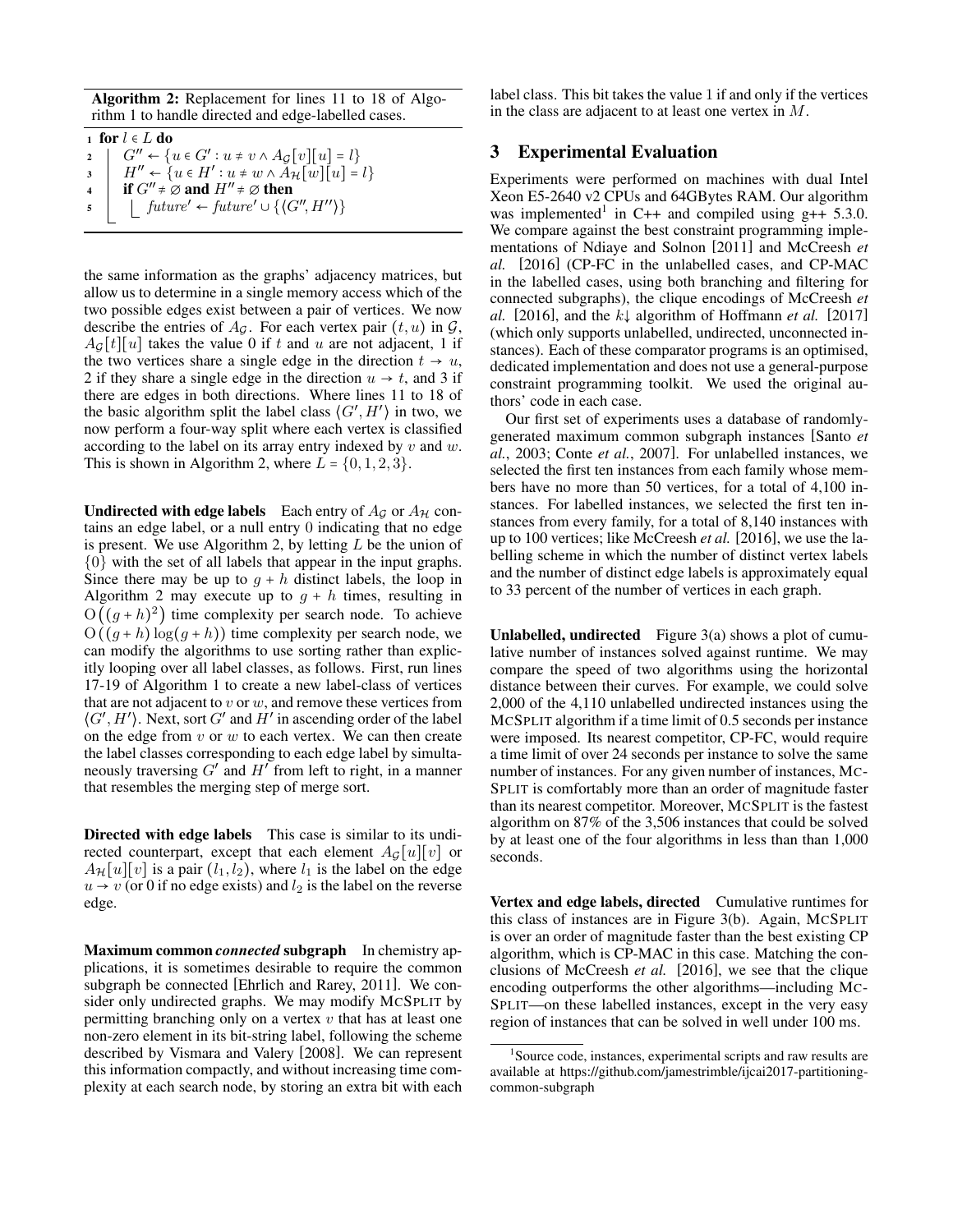

(b) Vertex and edge labelled, directed, not connected



(c) Unlabelled, undirected, connected



(d) Vertex and edge labelled, undirected, connected



Figure 3: Cumulative numbers of instances solved over time for maximum common subgraph problems.

Unlabelled, undirected, connected This class of instances is shown in Figure  $3(c)$ . These results are very similar to the corresponding experiment in Figure 3(a) in which the subgraph is not required to be connected: MCSPLIT is the clear winner by more than an order of magnitude.

Vertex and edge labels, undirected, connected For the labelled, connected case, clique slightly outperforms MCSPLIT on harder instances (Figure 3(d)). However, the gap between the two algorithms is very narrow, and is probably down to minor implementation details; indeed, the cumulative curve for MCSPLIT briefly rises above the curve for clique at a runtime just below 100 seconds. Additionally, MCSPLIT is the clear winner for easier instances, where the clique encoding is relatively expensive to construct but trivial to solve.

Large subgraph isomorphism instances We also ran the algorithms on a set of 5,725 larger instances used in recent studies of subgraph isomorphism [Kotthoff *et al.*, 2016] and maximum common subgraph [Hoffmann *et al.*, 2017]. This benchmark set includes real-world graphs and graphs generated using random models. Pattern graphs range from 4 vertices to 900 with a median of 80; target graphs range from 10 vertices to 6,671 with a median of 561. Cumulative runtimes on these instances are shown in Figure 4. This is a challenging set of instances, and more than half of the instances cannot be solved within a timeout of 1,000 seconds by any solver. Furthermore, the CP-FC algorithm and the clique encoding run out of memory on many of the instances (these are treated as timeouts, following Hoffmann *et al.* [2017]).

The basic MCSPLIT is beaten by the  $k\downarrow$  algorithm of Hoffmann *et al.* [2017] on this dataset. However, we can modify the MCSPLIT algorithm to use a top-down strategy similar to that used by  $k\downarrow$  by calling the main McSplit method once per goal size  $(g, g-1, g-2, ...)$ ; we backtrack (line 5 of Algorithm 1) when the bound is strictly less than the goal size, and terminate when a solution of the goal size is found. We expect that this could do well because in many cases the maximum common subgraph covers nearly all of the smaller graph—



Figure 4: Cumulative numbers of instances solved over time for the maximum common connected subgraph problem on the large subgraph isomorphism benchmark suite.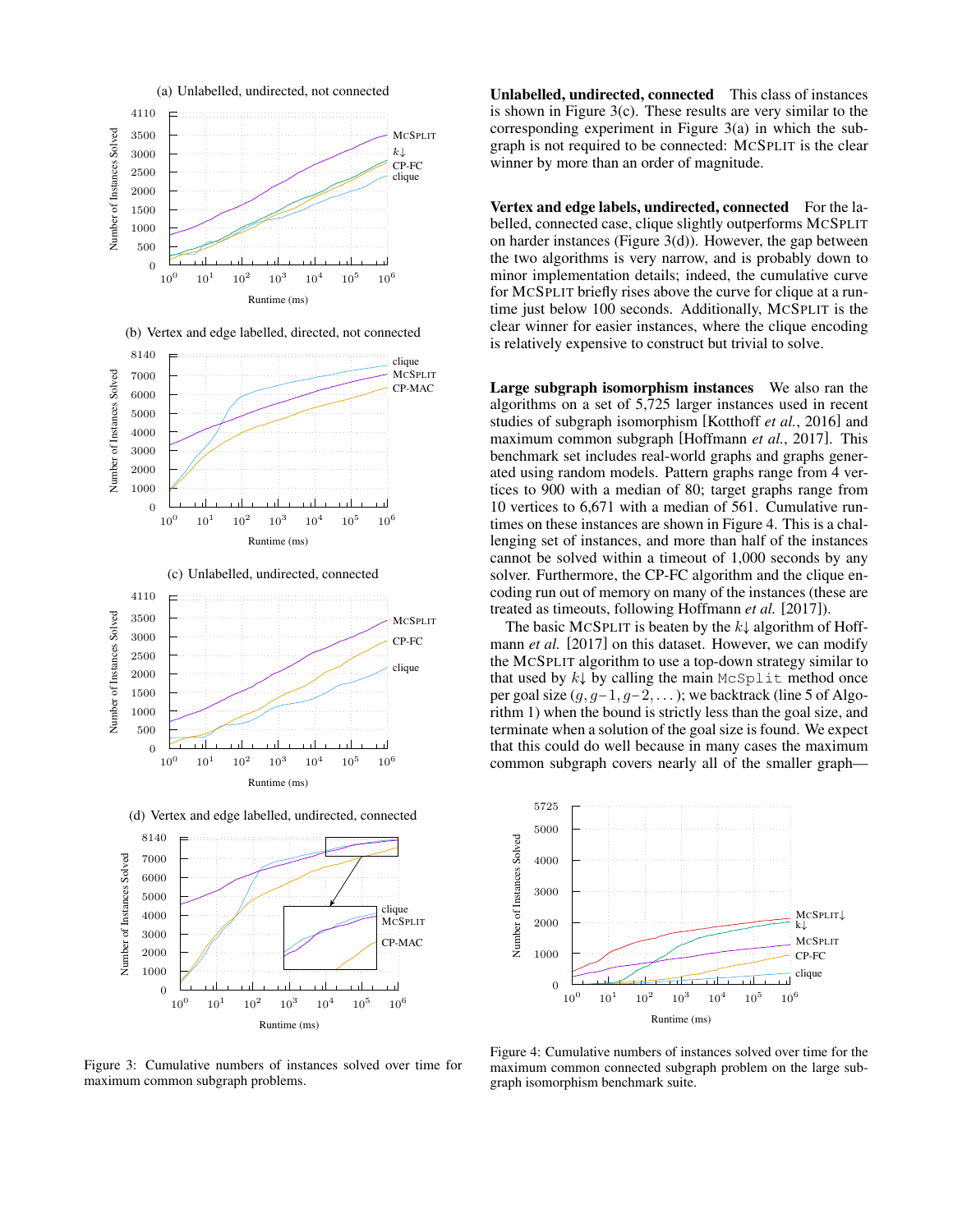

Figure 5: Relative search space sizes for instances which were solved by both algorithms within the timeout.

indeed, Figure 4 shows that this approach is the strongest on these instances, and MCSPLIT↓ is the best algorithm for every choice of timeout. (By contrast, the optimal solutions for the instances in Figure 3 typically cover a smaller proportion of the input graphs, and MCSPLIT↓ is often more than a magnitude slower than the plain MCSPLIT algorithm for these instances; the MCSPLIT↓ results are not shown for these instances.)

Overall, we find that MCSPLIT improves on the previous state of the art by more than an order of magnitude for small, unlabelled graphs. On a benchmark suite of larger instances, the MCSPLIT↓ variant of the algorithm comfortably outperforms the state of the art. On labelled instances, the clique encoding remains the strongest solver, except on the most trivial instances—particularly where there is no requirement for the common subgraph to be connected.

### 4 Comparison with Existing Algorithms

Our experimental results suggest that MCSPLIT has broadly similar performance trends to the constraint programming, forward-checking (CP-FC) algorithm of Ndiaye and Solnon [2011], but with much lower constant factors and memory usage. Indeed, in Figures 5(a) and 5(b) we plot the number of recursive calls made by our algorithm versus the number made by CP-FC, for the unlabelled and labelled, unconnected problem instances. (Rather than a simple scatter plot, we use darker colours to indicate a higher density of points around a location.) We see a close correlation: MCSPLIT typically does slightly less work, and sometimes does more, but instances with more than one order of magnitude difference in search tree size are rare.

Why is this? We do not see a similar correlation between our search tree size and that of the clique approach. The key observation is that MCSPLIT may be considered to be a different version of the CP-FC algorithm, using an unconventional domain store and more efficient filtering algorithms. We now explore this relationship further.

In the CP-FC algorithm, each vertex  $v \in V(G)$  is represented by a variable, whose domain corresponds to the set of vertices in  $V(\mathcal{H})$  to which v may currently be mapped, with an additional special  $\perp$  value representing an unmapped vertex. Given a label class  $\langle G, H \rangle$  in MCSPLIT the vertices in  $G$  correspond to variables in CP-FC, and the vertices in  $H$  to domain values. The label-class representation of domains is possible because throughout the CP-FC algorithm for maximum common subgraph, the domains of any two variables are either identical or disjoint (excluding  $\bot$ , which is either present in all domains or in none). To the best of our knowledge, this observation has not been made previously, and it is not exploited in other algorithms for maximum common subgraph.

CP-FC uses a soft all-different constraint to compute a bound, which requires running a matching algorithm on a supporting compatibility graph. We now show that MCSPLIT computes the same bound, but using a simple counting loop (Algorithm 1, line 4)—this is possible because of the disjoint nature of the domains.

To illustrate the method used by CP-FC to calculate a bound, we consider the input graphs  $\mathcal G$  and  $\mathcal H$  in Figure 1. Suppose that the variable corresponding to vertex 1 has been matched to the value corresponding to vertex  $a$ , and that no other assignments have been made. In the terminology of MCSPLIT, we now have two label classes:  $\langle \{2,3\}, \{d, f\} \rangle$ and  $\{\{4, 5\}, \{b, c, e\}\)$ . CP-FC represents this state by storing the domain of each remaining variable: 2 and 3 each have the domain  $\{d, f\}$ ; 4 and 5 each have the domain  $\{b, c, e\}$ .

As described previously, the MCSPLIT algorithm finds the size of the smaller set in each label class, and adds these sizes to the size of the current mapping, giving a bound of 5. CP-FC uses the compatibility graph  $\beta$  in Figure 6 to calculate an upper bound; variables are represented by vertices on the left, values are represented by vertices on the right, and a variable may take a value if and only if the corresponding vertices are adjacent. The upper bound is calculated by CP-FC by computing a maximum matching on this bipartite graph, and adding the size of this matching to the size of the current mapping.

The vertices in the bipartite graph are coloured to emphasise how they correspond to the two label classes. Each label class corresponds to a complete bipartite graph, and there are no edges between the components corresponding to different label classes. Clearly, a maximum matching in  $\beta$  must be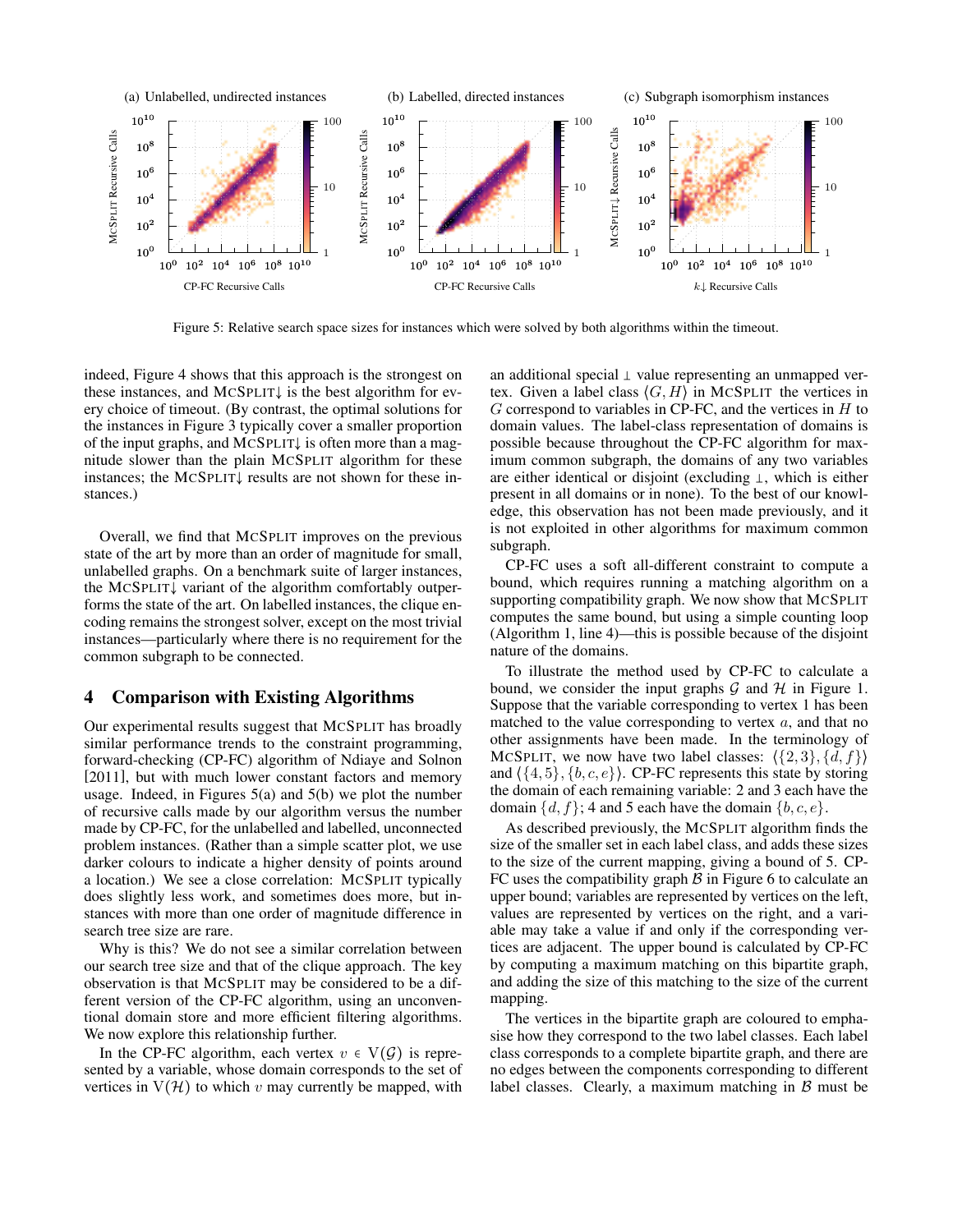

Figure 6: A bipartite compatibility graph of the type used to calculate a bound in the CP-FC algorithm.

the union of the maximum matching in each complete bipartite subgraph, and each of these matchings in turn have the same size as the smaller of the left and right sets of vertices. It follows that the CP-FC bound is identical to the MCSPLIT bound.

This bound is incomparable to the clique bound, which is given by a greedy colouring of a microstructure-like graph [McCreesh *et al.*, 2016]. The clique bound is potentially stronger, in that it can reason about compatibilities between individual variable-vertex assignments. The clique bound is also able to make use of edge label information, which CP-FC and our equivalent bound cannot—this comes at the expense of much higher memory requirements, and also longer calculation times for unlabelled graphs. The clique bound is also potentially weaker: it is not even guaranteed to be less than or equal to the number of remaining variables, in the CP-FC sense.

A further advantage of our encoding is that it gives us efficient access to a better branching heuristic. The CP-FC algorithm uses smallest domain first, which in our algorithm corresponds to branching on a label class with smallest ∣H∣. We instead branch on the label class with smallest max $(|G|, |H|)$ . This is empirically better, and accounts for much of the difference between the number of recursive calls made; branching on the smallest ∣G∣∣H∣ gives very similar results. This can be viewed as exploiting both smallest domain first, and the dual viewpoint [Geelen, 1992] of smallest domain first, simultaneously, but we do not have the overheads of having to maintain and channel between the dual viewpoint that would be required when using a conventional domain store.

What about our relationship to the k↓ of Hoffmann *et al.* [2017]? Figure 5(c) plots the number of recursive calls made by  $k\downarrow$  and MCSPLIT $\downarrow$  on each of the subgraph isomorphism instances. Although MCSPLIT↓ is the faster of the two algorithms overall, it explores more search nodes than  $k\downarrow$  for most instances (even taking into account that  $k\downarrow$  uses a unit propagation loop, and so measures the search tree slightly differently). This is the classic tradeoff between speed and cleverness. A hybrid algorithm could be beneficial here: it could use  $k\downarrow$  initially, switching to MCSPLIT $\downarrow$  when the extra filtering is ineffective, and finally switching to a clique encoding when fewer than some threshold number of vertices remain to be selected. This might deliver the benefits of the clique encoding for labelled graphs, while avoiding the high memory cost and colouring time of encoding the full instance.

## 5 Conclusion

We have introduced the MCSPLIT algorithm for maximum common subgraph problems. This algorithm is more than an order of magnitude faster than the previous state of the art for unlabelled and undirected instances. We have shown how the algorithm can be extended for graphs with labels on edges, labels on vertices, loops, directed edges and the requirement that the resultant graph be connected.

We believe there is more to be discovered about branching heuristics. There is also the potential to branch on both sides, that is instead of branching on vertices in  $V(G)$ , it would be equally valid to branch on a vertex in  $V(\mathcal{H})$ , since our data structure treats the two graphs symmetrically. More interestingly, we could choose which graph to branch on at each search node using some heuristic (perhaps choosing based on whether the  $G$  or  $H$  set is smaller).

It would be interesting to see whether these techniques are more broadly applicable—we suspect that some other problems may have a similar branching structure which would also benefit from a partitioning domain store representation. Most obviously, we could solve the induced subgraph isomorphism problem in the same way (and with nearly no changes to the code), and our connected variant shows that certain side constraints can also be handled. However, we cannot solve non-induced subgraph isomorphism this way, nor can we handle certain richer labelling schemes such as those used in temporal subgraph isomorphism [Redmond and Cunningham, 2013].

### References

- [Bahiense *et al.*, 2012] Laura Bahiense, Gordana Manic, Breno Piva, and Cid C. de Souza. The maximum common edge subgraph problem: A polyhedral investigation. *Discrete Applied Mathematics*, 160(18):2523–2541, 2012.
- [Bron and Kerbosch, 1973] Coenraad Bron and Joep Kerbosch. Finding all cliques of an undirected graph (algorithm 457). *Commun. ACM*, 16(9):575–576, 1973.
- [Bunke, 1997] Horst Bunke. On a relation between graph edit distance and maximum common subgraph. *Pattern Recognition Letters*, 18(8):689–694, 1997.
- [Conte *et al.*, 2007] Donatello Conte, Pasquale Foggia, and Mario Vento. Challenging complexity of maximum common subgraph detection algorithms: A performance analysis of three algorithms on a wide database of graphs. *J. Graph Algorithms Appl.*, 11(1):99–143, 2007.
- [Cook and Holder, 1994] Diane J. Cook and Lawrence B. Holder. Substructure discovery using minimum description length and background knowledge. *J. Artif. Intell. Res. (JAIR)*, 1:231–255, 1994.
- [Djoko *et al.*, 1997] Surnjani Djoko, Diane J. Cook, and Lawrence B. Holder. An empirical study of domain knowledge and its benefits to substructure discovery. *IEEE Trans. Knowl. Data Eng.*, 9(4):575–586, 1997.
- [Droschinsky *et al.*, 2016] Andre Droschinsky, Nils M. Kriege, and Petra Mutzel. Faster algorithms for the maximum common subtree isomorphism problem. In *41st*